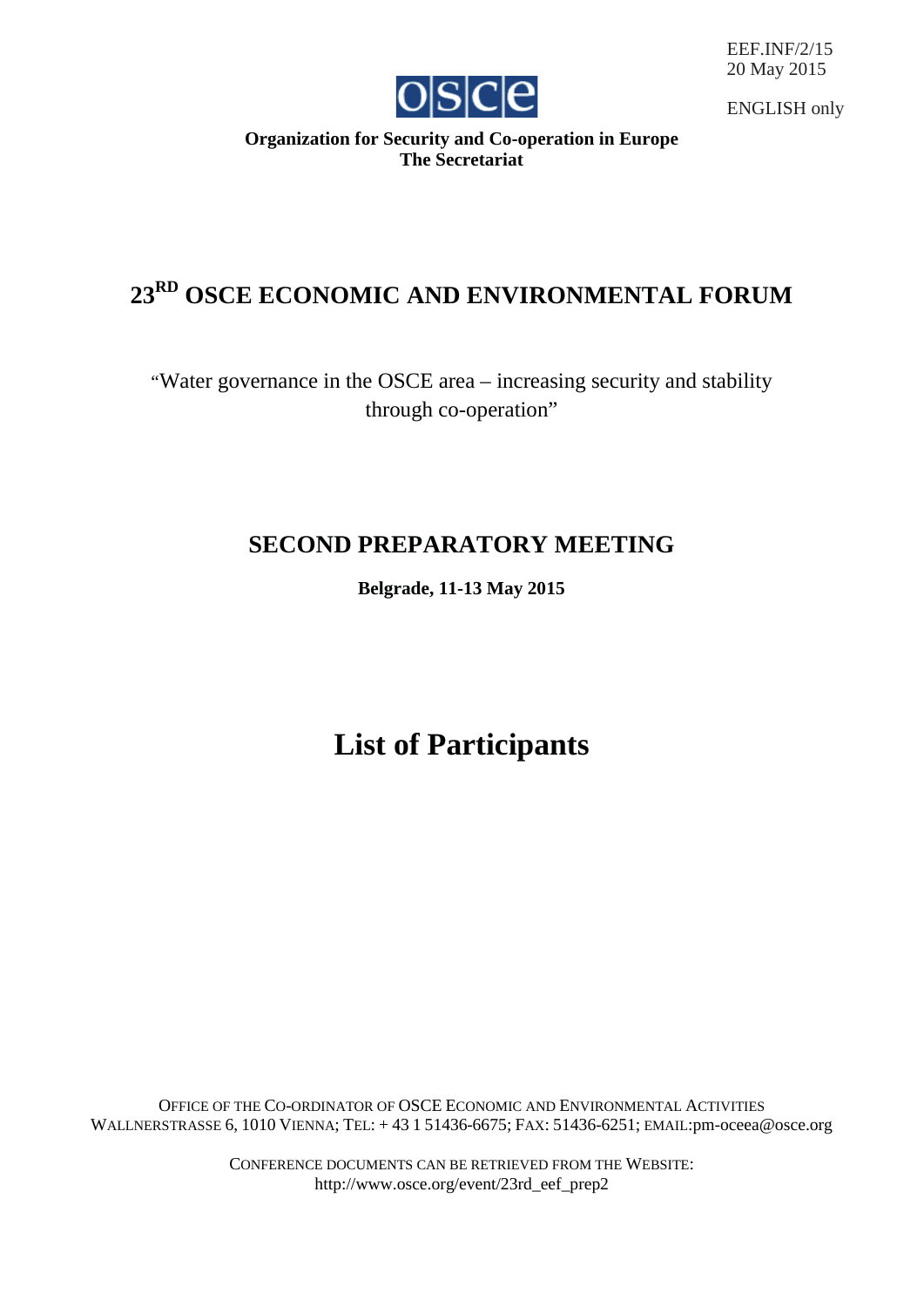## **OSCE PARTICIPATING STATES**

#### **ALBANIA**

| Mr. Parid SINELLA   | Specialist, National Water Council / Technical Secretariat,<br>Directorate of Water Resource Management<br>Email: parid.sinella@stkku.gov.al |
|---------------------|----------------------------------------------------------------------------------------------------------------------------------------------|
| <b>GERMANY</b>      |                                                                                                                                              |
| Mr. Otto SCHNEIDER  | Counsellor, Permanent Mission of the Federal Republic of Germany<br>to the OSCE, Political Department<br>Email: pol-2-osze@wien.diplo.de     |
| Ms. Daniela SCHEETZ | Desk Officer on Water Diplomacy, Federal Foreign Office,<br>Division for Climate and Environmental Foreign Policy<br>Email: 404-3@diplo.de   |
| Ms. Olivera ANTIC   | Senior Project Manager, GIZ, IMPACT Project<br>Email: Olivera.Antic@giz.de                                                                   |

#### **UNITED STATES OF AMERICA**

| Mr. Nathan JONES     | Political Officer, United States Mission to OSCE<br>Email: JonesNA@state.gov                                  |
|----------------------|---------------------------------------------------------------------------------------------------------------|
| Mr. Michael KELLEHER | Political Officer for Political Affairs, United States Mission to<br><b>OSCE</b><br>Email: kelleher@state.gov |
| Ms. Anna ROULOS      | Economic Officer, Embassy of the United States of America to<br>Serbia                                        |
| Mr. Dejan GAJIC      | Economic Assistant, Embassy of the United States of America to<br>Serbia                                      |

#### **ARMENIA**

| Mr. Vaheh GEVORGYAN | Head of the OSCE and Conventional Arms Control Division, |
|---------------------|----------------------------------------------------------|
|                     | Ministry of Foreign Affairs                              |
|                     | Email: $v.gevorgian@mfa am$                              |

#### **AUSTRIA**

| Mr. Andreas STADLER | Minister Plenipotentiary, Permanent Mission of Austria to the OSCE |
|---------------------|--------------------------------------------------------------------|
|                     | Email: andreas.stadler@bmeia.gv.at                                 |

#### **AZERBAIJAN**

| Mr. Aghajavid    | First Secretary, Ministry of Foreign Affairs, Economic |
|------------------|--------------------------------------------------------|
| <b>RAMAZANOV</b> | Development and Cooperation                            |
|                  | Email: a_ramazanov@mfa.gov.az                          |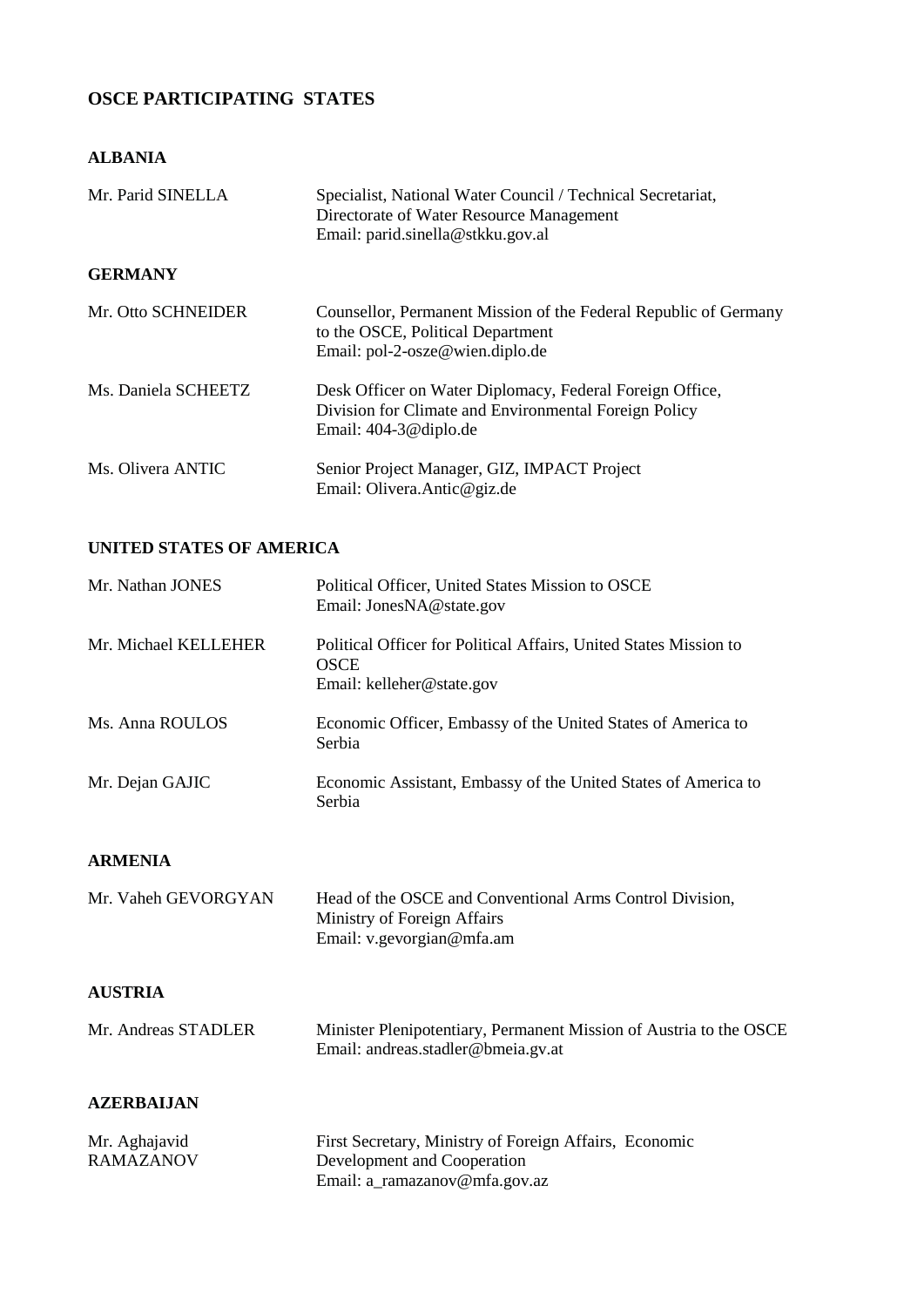| Mr. Mahur GASIMOV  | First Secretary, Embassy of Azerbaijan to Serbia<br>Email: gasimov_mahur@hotmail.com                                                   |
|--------------------|----------------------------------------------------------------------------------------------------------------------------------------|
| Mr. Elnar SULTANOV | Chief, Ministry of Emergency Situations - State Water Resources<br>Agency<br>Email: naila.aliyeva@fhn.gov.az; naile21aliyeva@yahoo.com |

#### **BELARUS**

| Mr. Oleg ANISIMOV | Counsellor, Ministry of Foreign Affairs, OSCE and Council of |
|-------------------|--------------------------------------------------------------|
|                   | Europe Section, European Cooperation Department              |
|                   | Email: $\csc \omega$ mfa.gov.by                              |

#### **BOSNIA and HERZEGOVINA**

| Ambassador Tomislav LEKO | Permanent Representative, Permanent Mission of Bosnia and<br>Herzegovina to the OSCE<br>Email: office@bhmission.at      |
|--------------------------|-------------------------------------------------------------------------------------------------------------------------|
| Ms. Mirsa MUHAREMAGIĆ    | Minister-Counsellor, Permanent Mission of Bosnia and Herzegovina<br>to the OSCE<br>Email: office@bhmission.at           |
| Mr. Goran ZDRALE         | Senior Officer for Analysing and Reporting, BH Mine Action<br>Center, Sector for operations<br>Email: Goran_Z@bhmac.org |

#### **BULGARIA**

| Mr. Pavel GUDZHEROV   | Deputy Minister of Environment and Water, Ministry of<br><b>Environment and Water</b><br>Email: jberova@moew.government.bg          |
|-----------------------|-------------------------------------------------------------------------------------------------------------------------------------|
| Mr. Detelin DIMITROV  | Counsellor, Embassy of Bulgaria to Serbia<br>Email: bulgamB@eunet.rs                                                                |
| Mr. Milen DIMITROV    | Diplomatic Officer, Second Secretary, Ministry of Foreign Affairs<br>UN and Development Cooperation<br>Email: milen.dimitrov@mfa.bg |
| Ms. Violeta ROIATCHKA | State Expert, Ministry of Environment and Water, Water<br><b>Management Directorate</b><br>Email: vroyachka@moew.government.bg      |
| <b>CROATIA</b>        |                                                                                                                                     |
| Mr. Martin KONJEVOD   | Third Secretary, Embassy of Croatia to Serbia<br>Email: marin.konjevod@mvep.hr                                                      |
| Dr. Marijan BABIĆ     | Head of PIU for Flood Protection Projects Financed by CEB Loans<br>and EU Funds, Croatian Waters<br>Email: marijan.banic@voda.hr    |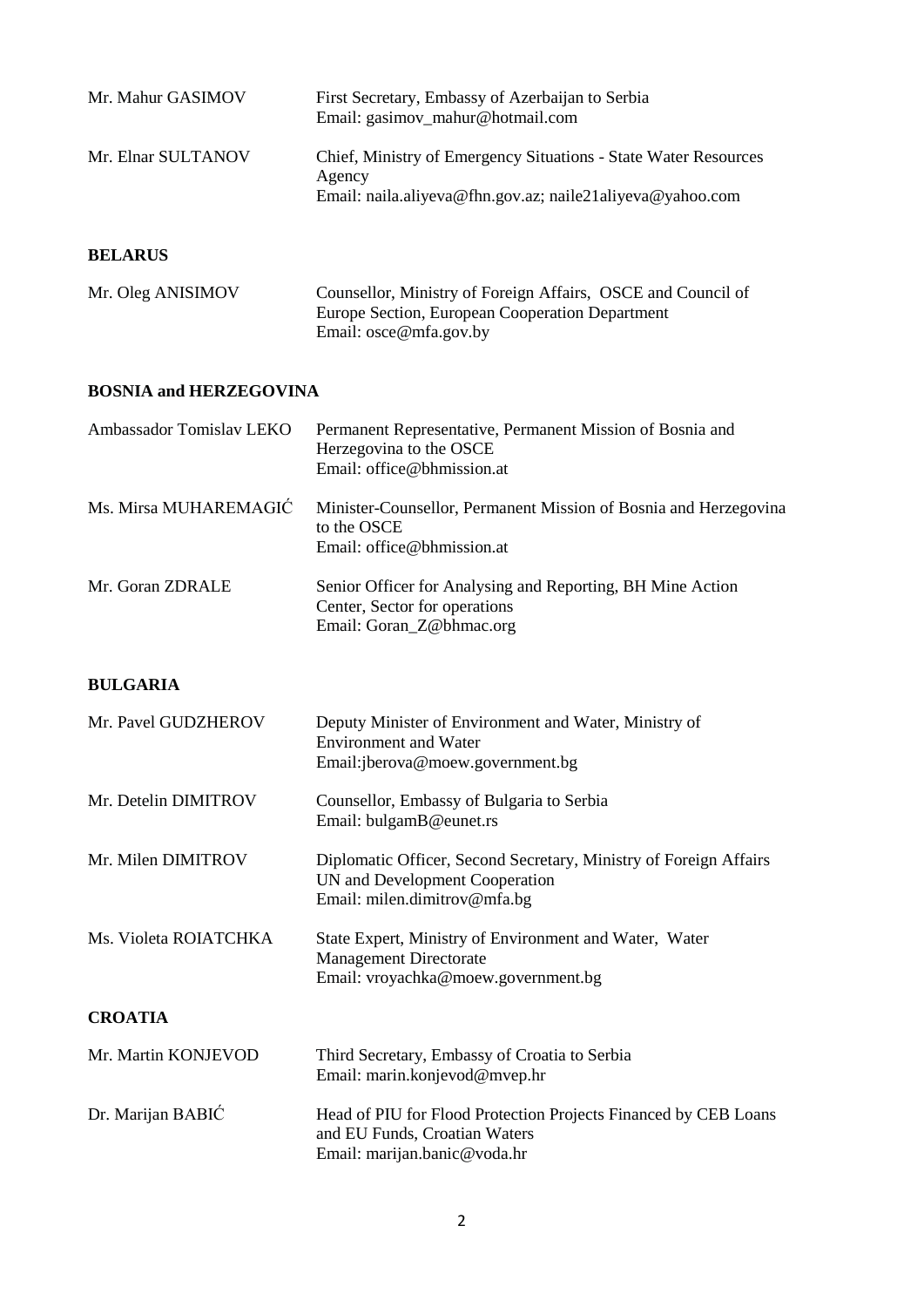## **SPAIN**

| Mr. Jorge CABRERA<br><b>ESPINÓS</b> | Counsellor, Delegation of Spain to the OSCE<br>Email: jorge.cabrera@maec.es                                                                                                                    |
|-------------------------------------|------------------------------------------------------------------------------------------------------------------------------------------------------------------------------------------------|
| <b>FINLAND</b>                      |                                                                                                                                                                                                |
| Ms. Annika PELKONEN                 | Programme Coordinator, Permanent Delegation of Finland to the<br><b>OSCE</b><br>Email: annika.pelkonen@formin.fi                                                                               |
| <b>FRANCE</b>                       |                                                                                                                                                                                                |
| Ms. Amelie DELAROCHE                | Counsellor, Permanent Representation of France to the OSCE<br>Email: amelie.delaroche@diplomatie.gouv.fr                                                                                       |
| Mr. David ELKAIM                    | Political Officer on Water and Sanitation, DRR and post-2015<br>Agenda, Ministry of Foreign Affairs, Climate and Environment Unit<br>Email: david.elkaim@diplomatie.gouv.fr                    |
| <b>GEORGIA</b>                      |                                                                                                                                                                                                |
| Mr. Besarion DATISHVILI             | Head of the Natural and Anthropological Hazards Management<br>Department, Ministry of Environment and Natural Resources<br>Protection<br>Email: bdatishvili@gmail.com; b.datishvili@moe.gov.ge |
| <b>UNITED KINGDOM</b>               |                                                                                                                                                                                                |
| Mr. James MOOR                      | First Secretary, Embassy of the United Kingdom to Serbia<br>Email: james.moor@fco.gov.uk                                                                                                       |
| <b>GREECE</b>                       |                                                                                                                                                                                                |
| Mr. Dimitrios RETALIS               | First Secretary, Embassy of the Hellenic Republic in Serbia, Political<br>Section                                                                                                              |
| Mr. Georgios<br><b>CHATZIPETROS</b> | First Secretary, Embassy of the Hellenic Republic in Serbia                                                                                                                                    |
| <b>HUNGARY</b>                      |                                                                                                                                                                                                |
| Mr. Balazs ATTILA                   | Water Coordinator, Ministry of Foreign Affairs and Trade                                                                                                                                       |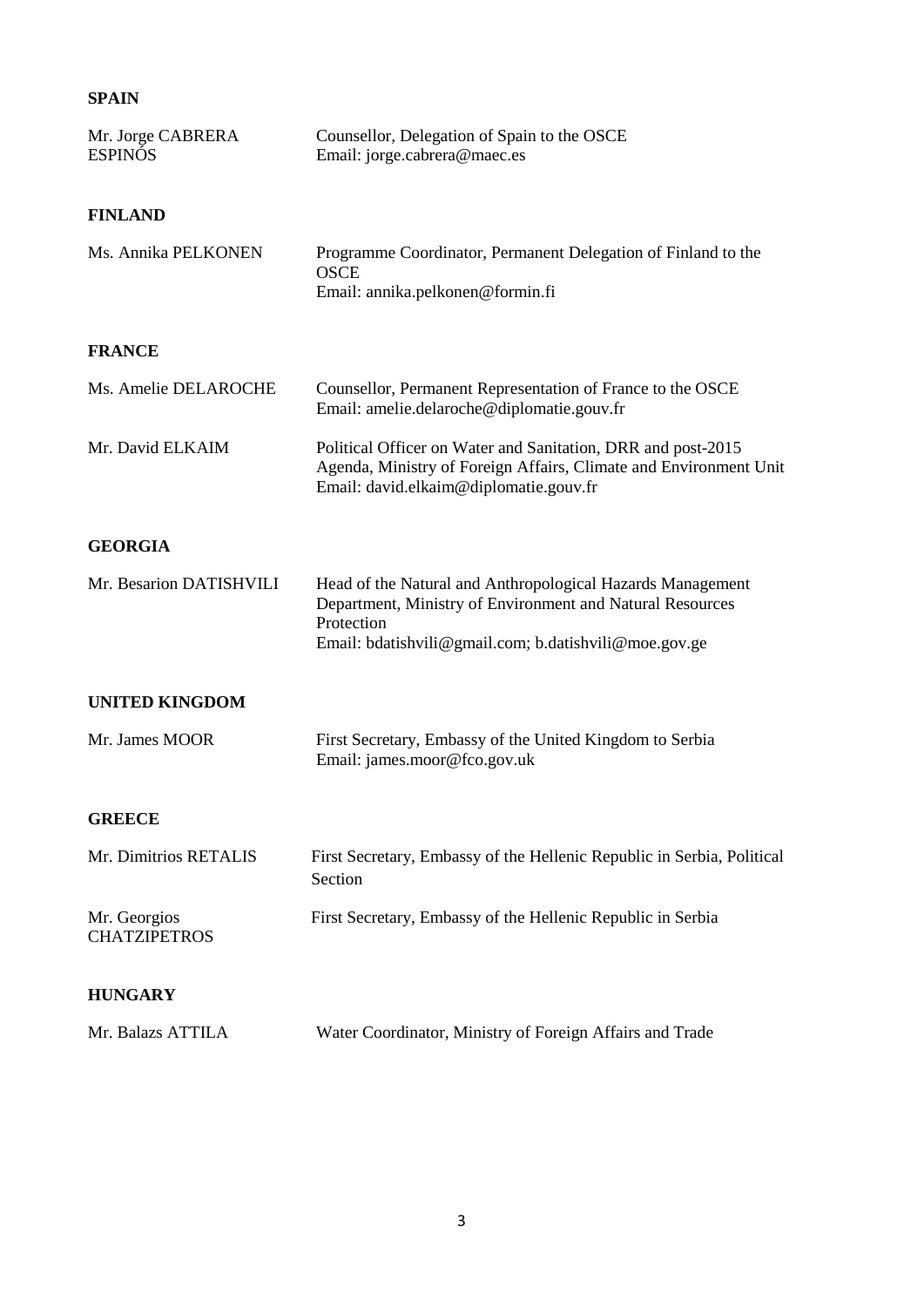## **ITALY**

| Mr. Massimo COZZONE                  | Senior Officer, Ministry of the Environment, Land and Sea,<br>Directorate for Sustainable Development, Environmental Damage,<br>European Union and International Affairs<br>Email: cozzone.massimo@minambiente.it        |
|--------------------------------------|--------------------------------------------------------------------------------------------------------------------------------------------------------------------------------------------------------------------------|
| Mr. Andrea BIANCHINI                 | Consultant, Ministry of Environment, Land and Sea, Italian<br>Delegation to the Alpine Convention, Technical and Scientific<br>Secretariat<br>Email: bianchini.minambientes@gmail.com                                    |
| <b>KAZAKHSTAN</b>                    |                                                                                                                                                                                                                          |
| Ms. Indira AKBOZOVA                  | Head, Secretariat of the Chu-Talas Commission - Kazakhstan Party,<br>Ministry of Agriculture, Department of Water and Biological<br>Resources<br>Email: iakbozova@mail.ru                                                |
| Ms. Lyudmila SHABANOVA               | Deputy Director General, Ministry of Energy, Joint Stock Company<br>"Research and Production Association" Eurasian Water Centre<br>Email: lyshabanova@mail.ru                                                            |
| Mr. Dauletiyar<br><b>SEITIMBETOV</b> | Vice-Chairman, Ministry of Agriculture, Committee of Water<br>Resources<br>Email: daul05@gmail.ru                                                                                                                        |
| Mr. Bakhtiyar OSPANOV                | Expert, Ministry of Internal Affairs, Department of Emergency<br>Protection<br>Email: ospanovb88@mail.ru                                                                                                                 |
| <b>KYRGYZSTAN</b>                    |                                                                                                                                                                                                                          |
| Mr. Atai NAMATBAEV                   | Counsellor, Ministry of Foreign Affairs, Department of Analysis,<br>Planning and Coordination of Foreign Policy<br>Email: namat@mail.ru                                                                                  |
| Ms. Gulmira<br><b>SATYMKULOVA</b>    | Head of Secretariat, Secretariat of the Chu-Talas Commission -<br>Kyrgyzstan Party, Ministry of Agriculture and Land Reclamation,<br>Department of Water Resources and Irrigation<br>Email: gulmirasatymkulova@gmail.com |
| <b>LATVIA/European Union</b>         |                                                                                                                                                                                                                          |
| Ms. Maija MAURINA                    | Second Secretary, Permanent Mission of the Republic of Latvia to<br>the UN, OSCE and other IOs in Vienna<br>Email: maija.maurina@mfa.gov.lv                                                                              |
| Ms. Pavlina REHOR                    | First Secretary, European Union Delegation to the IOs in Vienna,<br><b>OSCE</b> Section<br>Email: pavlina.rehor@eeas.europa.eu                                                                                           |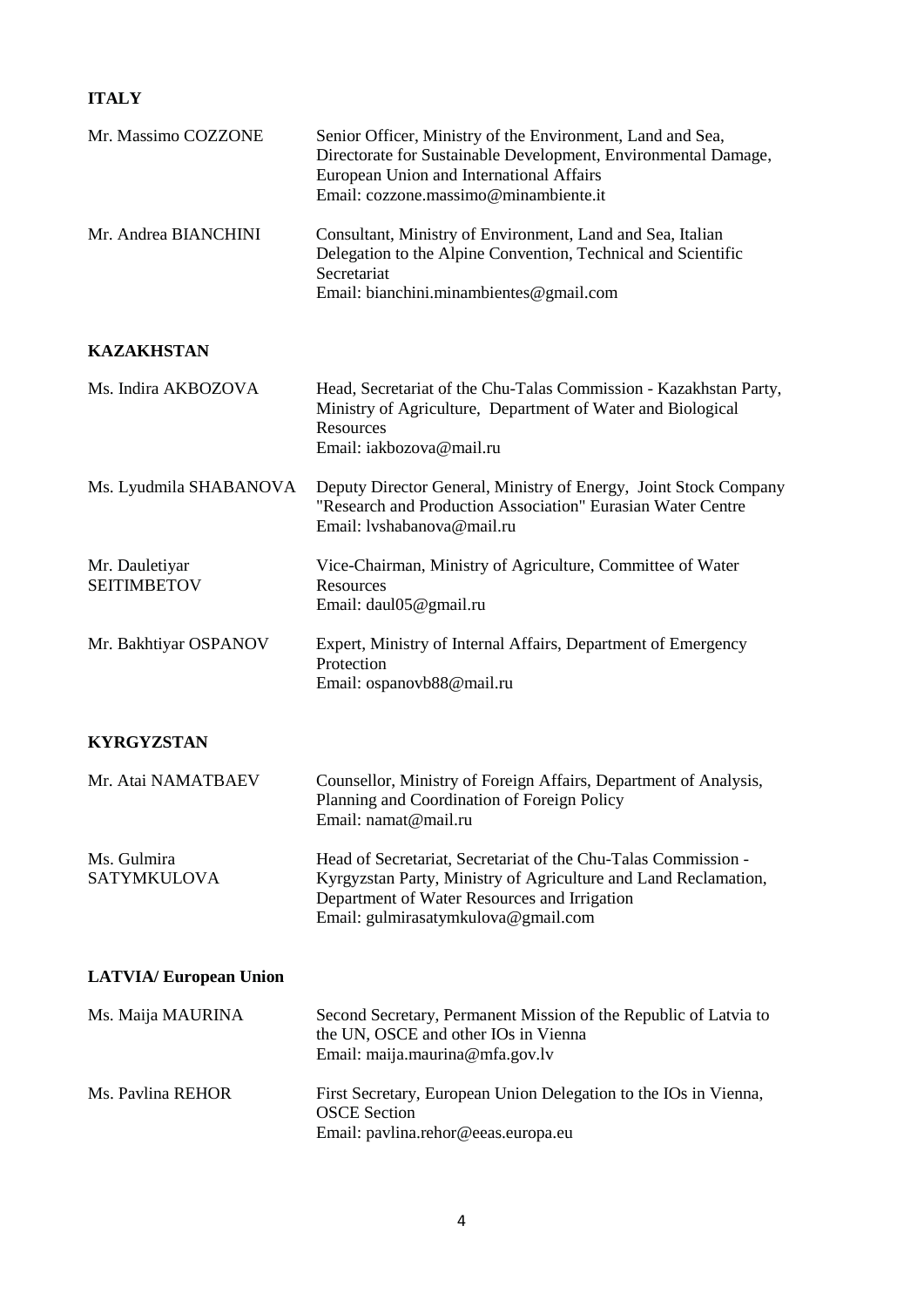## **LITHUANIA**

| Ambassador Aušra<br><b>SEMAŠKIENĖ</b> | Ambassador-at-Large, Ministry of Foreign Affairs, Economic<br><b>Security Policy Department</b><br>Email: ausra.semaskiene@mfa.lt                                      |
|---------------------------------------|------------------------------------------------------------------------------------------------------------------------------------------------------------------------|
| <b>LUXEMBOURG</b>                     |                                                                                                                                                                        |
| Mr. Georges WEGENER                   | Attaché, Permanent Mission of Luxembourg to the OSCE<br>Email: Georges.wegener@mae.etat.lu                                                                             |
| <b>MONTENEGRO</b>                     |                                                                                                                                                                        |
| Mr. Ljuban TMUŠIĆ                     | Head of Direction for Civil Protection and Humantarian Aid,<br>Ministry of Interior<br>Email: ljuban.tmusic@mup.gov.me                                                 |
| Ms. Djordjina STAJKIC                 | Independent Advisor, Ministry of Sustainable Development and<br>Tourism, General Directorate for Environment and Climate Change<br>Email: djordjina.stajkic@mrt.gov.me |
| <b>UZBEKISTAN</b>                     |                                                                                                                                                                        |
| Mr. Nazrulislom BAKIEV                | Attaché, Ministry of Foreign Affairs, Department for Cooperation<br>with CIS and SCO Structures<br>Email: info@tiv.uz                                                  |
| Mr. Khurshid SADIROV                  | Deputy Head of the Center for Crisis Management, Ministry of<br><b>Emergency Situations</b><br>Email: info@fvv.uz                                                      |
| <b>NETHERLANDS</b>                    |                                                                                                                                                                        |
| Ms. Dominique KÜHLING                 | Deputy Head of Mission, Embassy of the Kingdom of the<br>Netherlands to Serbia, Economic Department<br>Email: bel@minbuza.nl                                           |
| Mr. Pieter RAMAER                     | First Secretary, Permanent Representation of the Netherlands to the<br><b>OSCE</b><br>Email: pieter.ramaer@minbuza.nl                                                  |
| <b>POLAND</b>                         |                                                                                                                                                                        |
| Ms. Magdalena<br><b>STANKOWSKA</b>    | Second Secretary, Permanent Mission of the Republic of Poland to<br>the OSCE<br>Email: madgalena.stankowska@msz.gov.pl                                                 |
| Mr. Jakub GIBEK                       | Head of the Water Policy Unit, Ministry of Environment, Water<br><b>Resources Department</b><br>Email: jakub.gibek@mos.goov.pl                                         |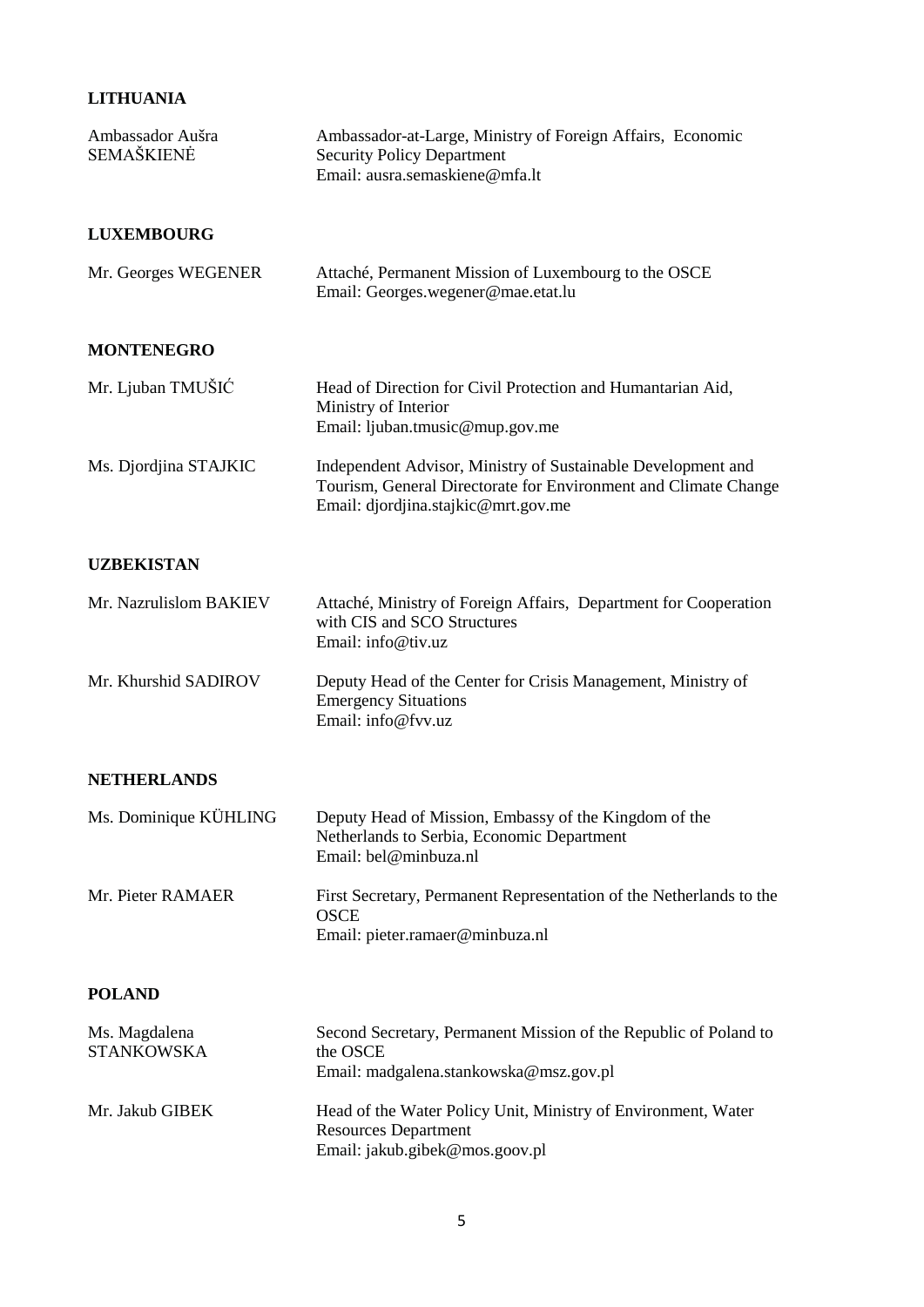#### **ROMANIA**

| Ms. Luminita BALAN | First Secretary, Deputy Head of Mission, Embassy of Romania to |
|--------------------|----------------------------------------------------------------|
|                    | Serbia                                                         |
|                    | Email: luminita.balan@mae.ro                                   |

#### **RUSSIAN FEDERATION**

| Mr. Andrey KISELEV  | Senior Counsellor, Permanent Mission of the Russian Federation to<br>the OSCE                                               |
|---------------------|-----------------------------------------------------------------------------------------------------------------------------|
|                     | Email: rfosce@yandex.ru                                                                                                     |
| Mr. Ivan MALTSEV    | Counsellor, Embassy of the Russian Federation to the Republic of<br>Serbia<br>Email: im486@mail.ru                          |
| Mr. Dmitry LOBUNETS | Deputy Chief of Division, Federal Agency of Water Resources,<br><b>International Division</b><br>Email: lobunets da@favr.ru |
| Mr. Dmitry IVANOV   | Chief Expert, Federal Agency of Water Resources, International<br>Division<br>Email: ivanov_d@favr.ru                       |

#### **HOLY SEE**

| Mr. Daniel GALUN | Expert, Apostolic Nunciature |
|------------------|------------------------------|
|                  | Email: galun@eunet.rs        |

#### **SERBIA/2015 OSCE CHAIRMANSHIP**

| Mr. Aleksandar NIKOLIĆ | State Secretary, Ministry of Interior                                                                                                                                                                                                                      |
|------------------------|------------------------------------------------------------------------------------------------------------------------------------------------------------------------------------------------------------------------------------------------------------|
| Mr. Predrag MARIĆ      | Assistant Minister, Head of the Department for Emergencies<br>Management, Ministry of Interior<br>Email: predrag.maric@mup.gov.rs                                                                                                                          |
| Mr. Zoran LAZAROV      | Head of the Bureau for International Cooperation and EI, Ministry<br>of Interior, Cabinet of the Minister<br>Email: zoran.lazarov@mup.gov.rs                                                                                                               |
| Mr. Dejan RADINOVIC    | Officer for Legislation Monitoring and EU Integration and Projects,<br>Ministry of Interior<br>Email: dejan.radinovic@mup.gov.rs                                                                                                                           |
| Ms. Tina JANJATOVIC    | National Focal Point for the Aarhus Convention, Senior Legal<br>Advisor, Ministry of Agriculture and Environmental Protection,<br>Department of Harmonization and Development of Enviornmental<br>Legislation<br>Email: tina.janjatovic@eko.minpolj.gov.rs |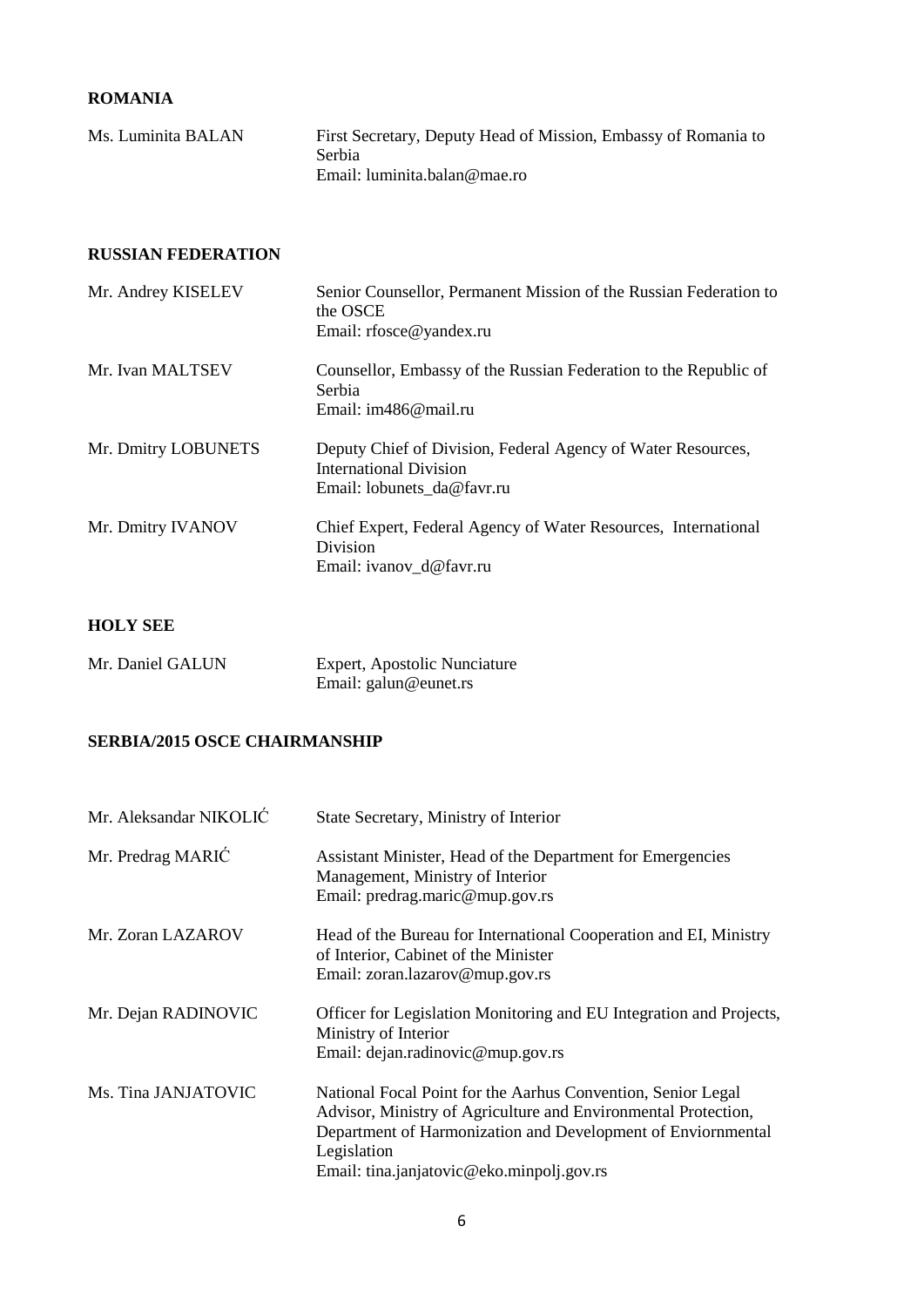| Ambassador Dejan ŠAHOVIĆ                  | Head of the OSCE Task Force, Ministry of Foreign Affairs                                                                             |
|-------------------------------------------|--------------------------------------------------------------------------------------------------------------------------------------|
| Ms. Tamara RASTOVAC-<br><b>SIAMSHVILI</b> | Deputy Head of the OSCE Task Force, Ministry of Foreign Affairs                                                                      |
| Ms. Aleksandra<br><b>RADOSAVLJEVIC</b>    | Minister Counsellor, Ministry of Foreign Affairs                                                                                     |
| Mr. Marko BRKIC                           | First Secretary, Ministry of Foreign Affairs                                                                                         |
| Ms. Ivana IVANOV                          | Political Advisor, Ministry of Foreign Affairs                                                                                       |
| Mr. Uroš MILANOVIĆ                        | Attaché, Permanent Mission of Serbia to the OSCE, 2015 Serbian<br>Chairmanship<br>Email: uros.milanovic@mfa.rs                       |
| Ms. Natasa DJUKANOVIC                     | Ministry of Interior, Cabinet of Minister, Bureau for International<br>Cooperation and EU Integration                                |
| Mr. Milan VERUOVIC                        | Ministry of Interior, Cabinet of the Minister                                                                                        |
| Mr. Djordje PETROVIC                      | Ministry of Interior, Cabinet of the Minister                                                                                        |
| Ms. Visnja JOVANOVIĆ                      | Ministry of Interior, Protocol Department, Cabinet of the Minister                                                                   |
| Mr. Djordje BABIĆ                         | Deputy Head of Sector for Emergency Management, Ministry of<br>Interior                                                              |
| Mr. Ivan BARAS                            | Assistant Head of Sector for Emergency Management, Ministry of<br>Interior                                                           |
| Mr. Bojan KOSTIĆ                          | Assistant Head of Sector for Emergency Management, Ministry of<br>Interior                                                           |
| Mr. Boban STEVANOVIĆ                      | Assistant Head of Sector for Emergency Management, Ministry of<br>Interior                                                           |
| Mr. Bojan TOMIĆ                           | Assistant Head of Sector for Emergency Management, Ministry of<br>Interior                                                           |
| Mr. Bratislav RANČIĆ                      | Head of the Department for Civil Protection, Ministry of Interior                                                                    |
| Mr. Milan GLISOVIC                        | Head of Department for MoI Security, Ministry of Interior                                                                            |
| Mr. Goran NIKOLIĆ                         | Head of the Department for the Fire-Rescue Unit, Ministry of<br>Interior                                                             |
| Mr. Ivan ZAREV                            | Head of the Department for Preventive Protection, Ministry of<br>Interior                                                            |
| Mr. Aleksandar LAZAREVIĆ                  | Head of the National Training Centre for Emergency Situation and<br>Head of the Department for Risk Management, Ministry of Interior |
| Ms. Gordana DESPOT                        | Chief Police Inspector, Ministry of Interior, Border Department                                                                      |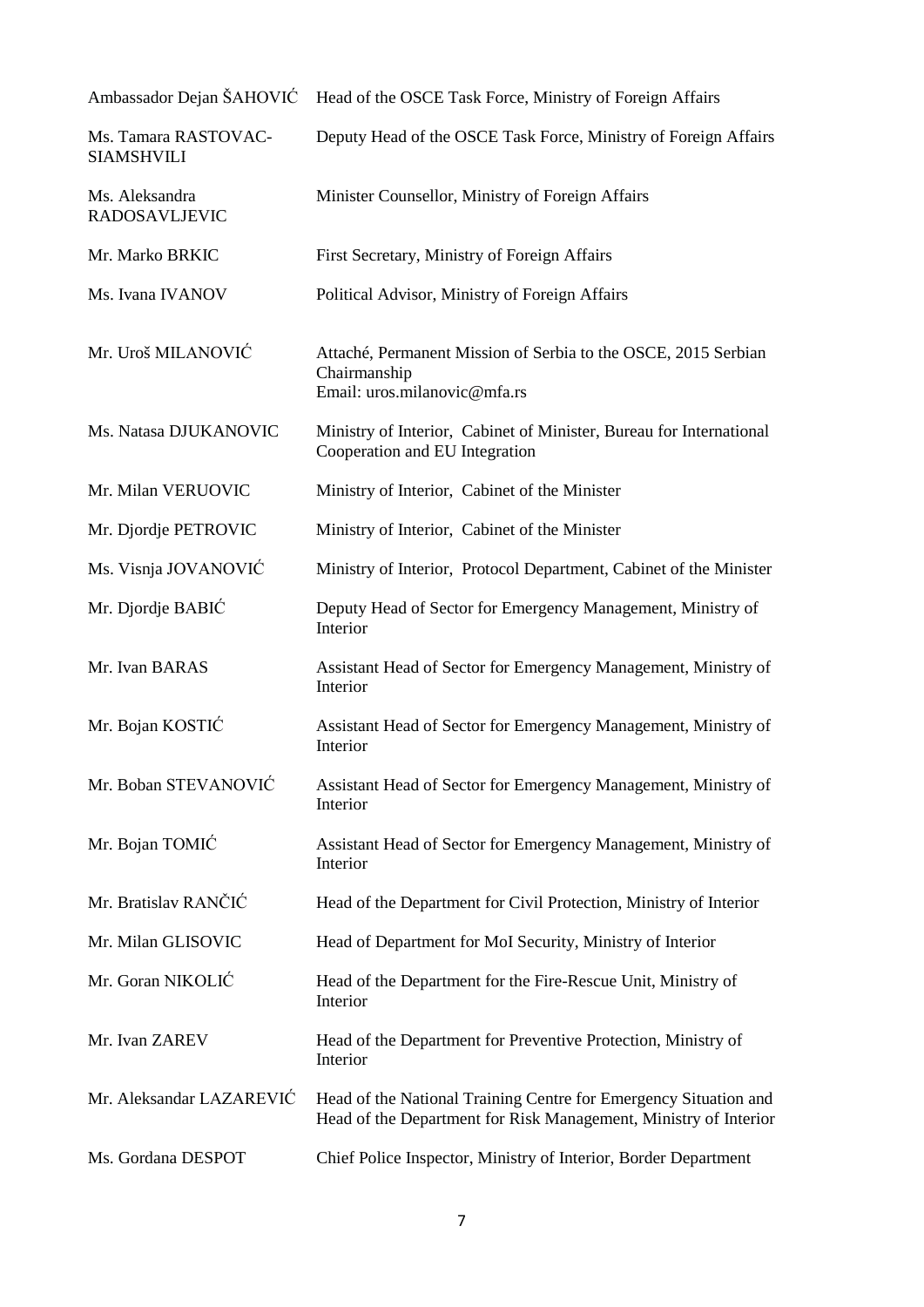| Ms. Sanja VUKSANOVIC<br><b>ZUGIC</b> | Head of Department for Risk Management, Ministry of Interior                                                                      |
|--------------------------------------|-----------------------------------------------------------------------------------------------------------------------------------|
| Mr. Mile JOVICIC                     | Commander of the Belgrade Firefighting Brigade, Ministry of<br>Interior                                                           |
| Mr. Zoran MARKOVIC                   | Commander of the Belgrade Firefighting and Rescue Unit, Ministry<br>of Interior                                                   |
| Mr. Zvezdan PAVLOVIC                 | Commander of the Obrenovac Firefighting Brigade, Ministry of<br>Interior                                                          |
| Ms. Vlada PLEMIC                     | Head of Deparment, Ministry of Interior, Bureau for Firefighting<br>and Rescue Units                                              |
| Mr. Zeljko CAVIC                     | Inspector, Ministry of Interior, Bureau for Firefighting and Rescue<br>Units                                                      |
| Mr. Dragan DONCEVSKI                 | Deputy Head of Department for Fire and Rescue Units,<br>Ministry of Interior                                                      |
| Mr. Zlatko STEFANOVIC                | Assistant to the Department for Preventive Protection, Ministry of<br>Interior, Sector for Emergency Management                   |
| Ms. Nada SLADOJEVIC                  | Officer for Budgetary Issues, Ministry of Interior, Sector for<br><b>Emergency Management</b>                                     |
| Mr. Dragan SAVKOVIC                  | Deputy Head of National Training Centre for Emergency Situation,<br>Ministry of Interior, Sector for Emergency Management         |
| Ms. Sladjana MILOJKOVIC              | Head of Department for Civil Protection, Ministry of Interior, Sector<br>for Emergency Management                                 |
| Mr. Vlastimir VULIKIC                | Head of Section, Ministry of Interior, Sector for Emergency<br>Management, Department for Risk Management                         |
| Mr. Veselin ZONJIC                   | Head of Section, Ministry of Interior, Sector for Emergency<br>Management, Department for Fire and Rescue Unit                    |
| Mr. Filip RADOVIC                    | Director, Environmental Protection Agency<br>Email: filip.radovic@sepa.gov.rs                                                     |
| Mr. Nebojša VELJKOVIC                | Head of Department for Water Monitoring, Environmental<br>Protection Agency<br>Email: nebojsa.veljkovic@sepa.gov.rs               |
| Ms. Jovana MILOVANOVIĆ               | <b>Assistant, Environmental Protection Agency</b>                                                                                 |
| Ms. Nataša MILIĆ                     | Acting Director, Ministry of Agriculture and Environmental<br>Protection, Water Directorate<br>Email: natasa.milic@minpolj.gov.rs |
| Ms. Jasmina MURIC                    | Advisor to the State Secretary, Ministry of Agriculture and<br><b>Environmental Protection</b>                                    |
| Ms. Vesna MITROVIC                   | Head of Department for the Protection of Natural Resources,<br>Ministry of Agriculture and Environmental Protection               |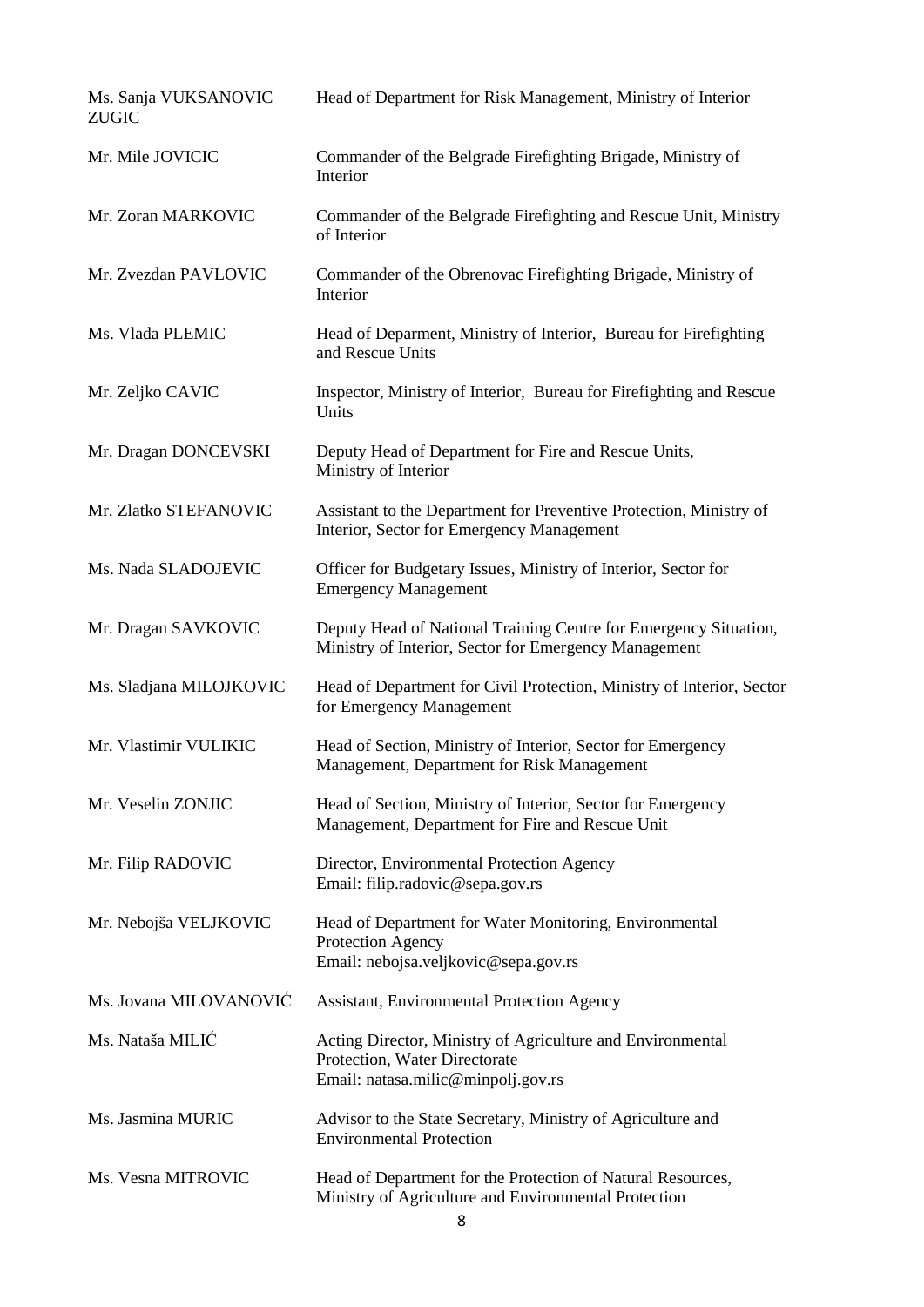| Ms. Danijela BOZANIC                    | Head of Division on Climate Change, Ministry of Agriculture and<br><b>Environmental Protection</b>                                                                     |
|-----------------------------------------|------------------------------------------------------------------------------------------------------------------------------------------------------------------------|
| Ms. Dusanka STANOJEVIC                  | Head of Division for the Protection of Water Resources, Ministry of<br>Agriculture and Environmental Protection                                                        |
| Ms. Dragana<br>MILOVANOVIĆ              | Head of Department for International Cooperation in Water Sector,<br>Ministry of Agriculture and Environmental Protection<br>Email: dragana.milovanovic@minpolj.gov.rs |
| Ms. Jasminka LUDOVIC<br><b>JAGLICIC</b> | Advisor to the Director, Regional Economic Development Agency<br>for Sumadija and Pomoravlje                                                                           |
| <b>SLOVAKIA</b>                         |                                                                                                                                                                        |
| Ambassador Ján VARŠO                    | Embassy of the Slovak Republic to Serbia<br>Email:emb.beograd@mzo.sk                                                                                                   |
| Ms. Alexandra LAŠANDOLĀ                 | Third Secretary, Embassy of the Slovak Republic to Serbia<br>Email: emb.beograd@mzo.sk                                                                                 |
| <b>SLOVENIA</b>                         |                                                                                                                                                                        |
| Ms. Mojca DEŽELAK                       | Ministry of Foreign Affairs, Global Challenge Department<br>Email: Mojca.Dezelak@gov.si                                                                                |
| Ms. Alja BRINOVEC<br><b>JUREŠA</b>      | Assistant Advisor, Permanent Representation of the Republic of<br>Slovenia to the UN, OSCE and other IOs in Vienna<br>Email: alja.brinovec-juresa@gov.si               |
| Ms. Firga FERME                         | Economic Counsellor, Embassy of the Republic of Slovenia to<br>Serbia<br>Email: aleksandra.nesterovic@gov.si                                                           |
| Ms. Snezana GORSEK                      | Assistant, Embassy of the Republic of Slovenia to Serbia<br>Email: aleksandra.nesterovic@gov.si                                                                        |
| <b>SWITZERLAND</b>                      |                                                                                                                                                                        |
| Ms. Anna IFKOVITS<br><b>HORNER</b>      | Counsellor, Senior Political Advisor, Permanent Mission of<br>Switzerland to the OSCE, the UN and the IOs in Vienna<br>Email: anna.ifkovits@eda.admin.ch               |
| Ms. Tamara MURER                        | Political Advisor, Federal Department of Foreign Affairs, OSCE<br><b>Task Force</b><br>Email: tamara.murer@eda.admin.ch                                                |
| Mr. Jean Luc OESCH                      | Deputy Head of Mission, Embassy of Switzerland to Serbia<br>Email: jean-luc.oesch@eda.admin.ch                                                                         |
| Ms. Carolin SCHÄRPF                     | Scientific Officer, Federal Office for the Environmental FOEN,<br><b>Natural Hazard Prevention Division</b><br>Email: carolin.scharpf@bafu.admin.ch                    |
|                                         |                                                                                                                                                                        |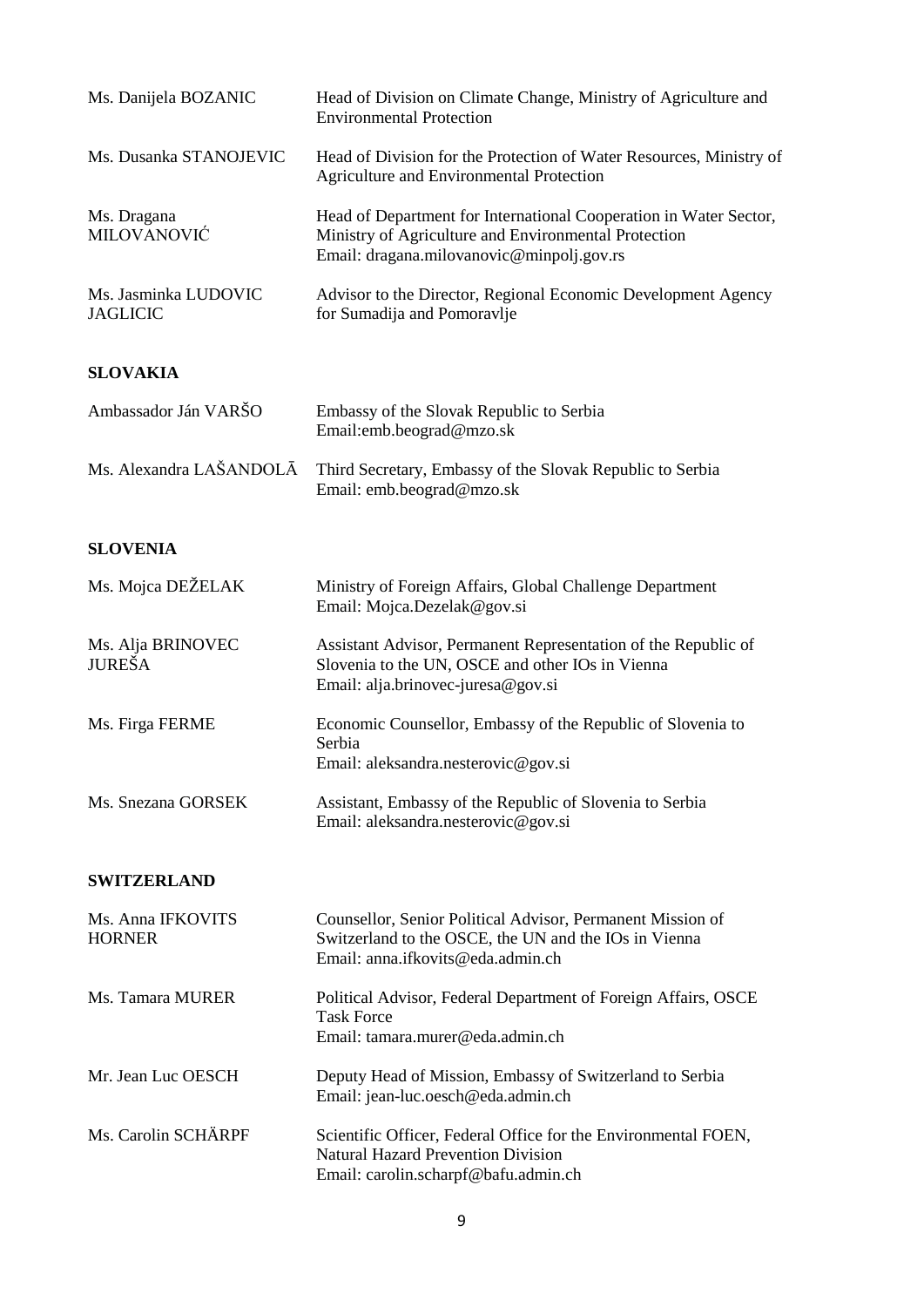#### **TAJIKISTAN**

| Mr. Tagoimurod GULOV    | Head of Water Resources Management Deparment, Ministry of<br><b>Energy and Water Resources</b><br>Email: gulov-62@mail.ru                      |
|-------------------------|------------------------------------------------------------------------------------------------------------------------------------------------|
| <b>CZECH REPUBLIC</b>   |                                                                                                                                                |
| Mr. Pavel PUNCOCHAR     | General Director, Ministry of Agriculture, Water Management<br>Section<br>Email: pavel.puncochar@mze.cz                                        |
| TURKMENISTAN            |                                                                                                                                                |
| Mr. Chary ATAHANOV      | Head of the Department for International Relations, Ministry of<br>Foreign Affairs                                                             |
| Mr. Berdi BERDIYEV      | Head of the Department of Coordination of the Ecological<br>Programmes, Ministry of Nature Protection                                          |
| Mr. Dovran CHARYYEV     | Senior Specialist, Ministry of Water Economy, Department of the<br>Amelioration                                                                |
| Mr. Nurgeldi MEREDOV    | Head of Civil Protection Section, Ministry of Defense, Civil<br>Protection and Rescue Operations Department                                    |
| <b>TURKEY</b>           |                                                                                                                                                |
| Ms. Mustafa ÇELİK       | Head of the Deputy Directorare General for Energy, Water and<br>Environmental Affairs, Ministry of Foreign Affairs<br>Email: mcelik@mfa.gov.tr |
| Mr. T. Fikret GİRAYHAN  | Deputy Expert, Ministry of Forestry and Water Affairs, General<br>Directorate of Water Management<br>Email: tgirayhan@ormansu.gov.tr           |
| Dr. Aslihan KERÇ        | Project Development and Implementation Coordinator, Turkish<br>Water Institute (SUEN)<br>Email: aslihan.kerc@suen.gov.tr                       |
| <b>UKRAINE</b>          |                                                                                                                                                |
| Ms. Yevheniia FILIPENKO | Chargé d'Affaires a.I., Embassy of Ukraine to Serbia<br>Email: emb_sm@mfa.gov.ua                                                               |
| Mr. UHOR VYNOKUROV      | Counsellor, Embassy of Ukraine to Serbia,<br>Email: emb_sm@mfa.gov.ua                                                                          |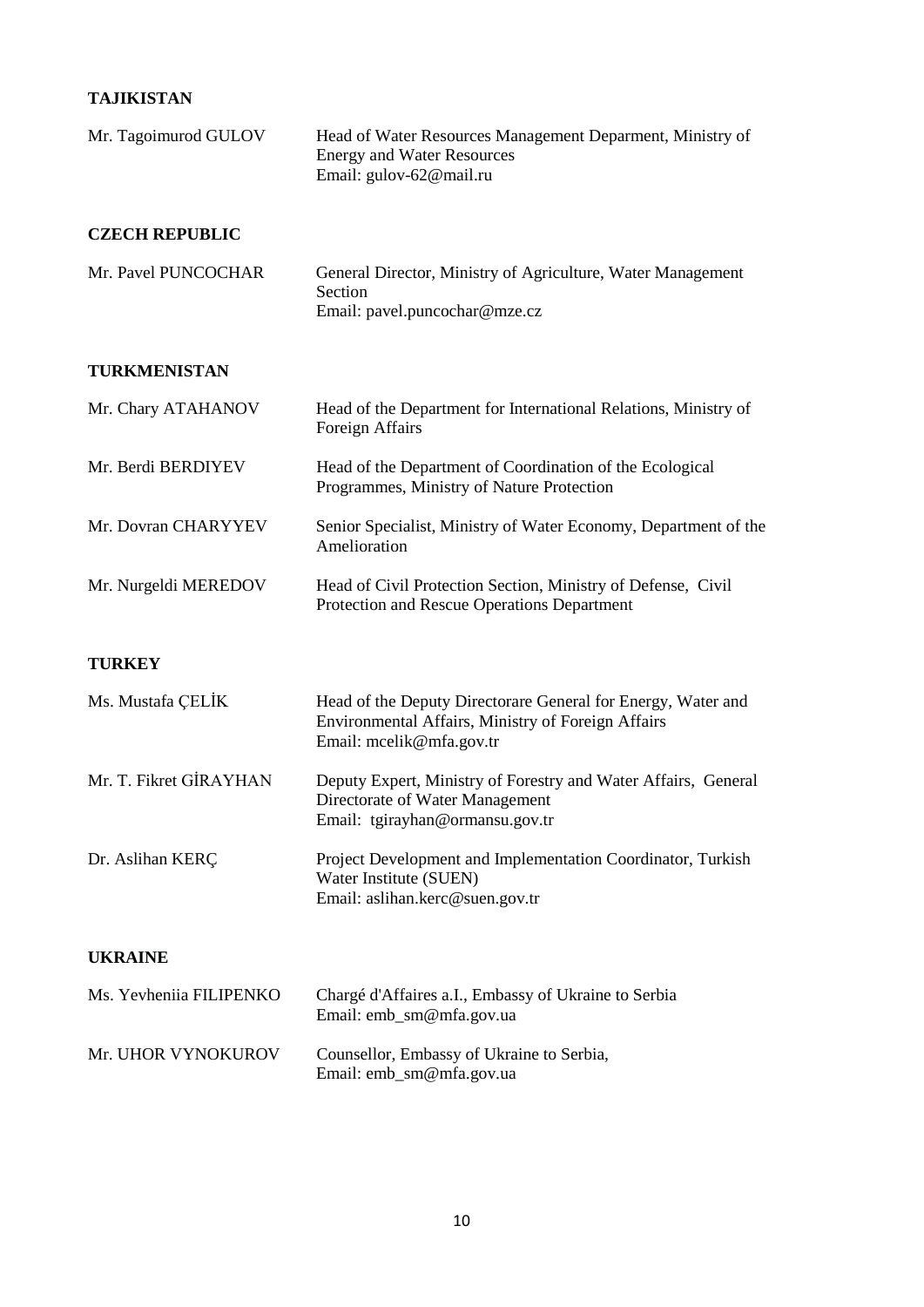## **OSCE PARTNERS FOR CO-OPERATION**

#### **JAPAN**

| Mr. Toshiya ABE                     | Resident Representative, JICA Balkan Office<br>Email: emb_sm@mfa.gov.ua                                                     |
|-------------------------------------|-----------------------------------------------------------------------------------------------------------------------------|
| Mr. Ryuichi ITO                     | Assistant Resident Representative, JICA Balkan Office<br>Email: ito.ryuichijica.go.jp                                       |
| <b>EGYPT</b>                        |                                                                                                                             |
| Mr. Ahmed ELSOUKKARY                | Second Secretary, Embassy of Egypt in Belgrade<br>Email: ahmedsoukkary@gmail.com                                            |
| <b>TUNISIA</b>                      |                                                                                                                             |
| Ambassador Majid<br><b>HAMLAOUI</b> | Ambassador Extraordinary and Plenipotenriary, Embassy of the<br>Republic of Tunisia to Serbia<br>Email: at. belgrades bl.rs |

## **INTERNATIONAL ORGANIZATIONS**

| Mr. Vijay SHARMA                     | Member of Professional Personnel, Secretariat of the Conference on<br>Interaction and Confidence Building Measures in Asia (CICA)<br>Email: v.sharma@s-cica.kz |
|--------------------------------------|----------------------------------------------------------------------------------------------------------------------------------------------------------------|
| Mr. Jian XIAOYANG                    | Member of Professional Personnel, Secretariat of the Conference on<br>Interaction and Confidence Building Measures in Asia (CICA),<br>Email: jxyang668@163.com |
| Mr. Dražen KUREČIC                   | President, International Commission for the Protection of the<br>Danube River Basin (ICPDR), Ministry of Agriculture, Croatia                                  |
| Ms. Marta SZIGETI<br><b>BONIFERT</b> | Executive Director, The Regional Environmental Center for Central<br>and Eastern Europe (REC)<br>Email: mbonifert@rec.org, ahalasz@rec.org                     |
| Ms. Gordana<br><b>KOZHUHAROVA</b>    | Regional Director for South Eastern Europe, The Regional<br>Environmental Center for Central and Eastern Europe (REC)<br>Email: Gkozhuharova@rec.org           |
| Mr. Jovan PAVLOVIC                   | Country Office Director, The Regional Environmental Center for<br>Central and Eastern Europe (REC), Country Office Serbia<br>Email: Jpavlovic@rec.org          |
| Mr. Matthias PUHRINGER               | Head of the Executive Director's Office, The Regional<br>Environmental Center for Central and Eastern Europe (REC)<br>Email: Mpuhringer@rec.org                |
| Mr. Damir ORAVEC                     | Expert / Environmental Management, The Regional Environmental<br>Center for Central and Eastern Europe (REC), CO Serbia<br>Email: doravec@rec.org              |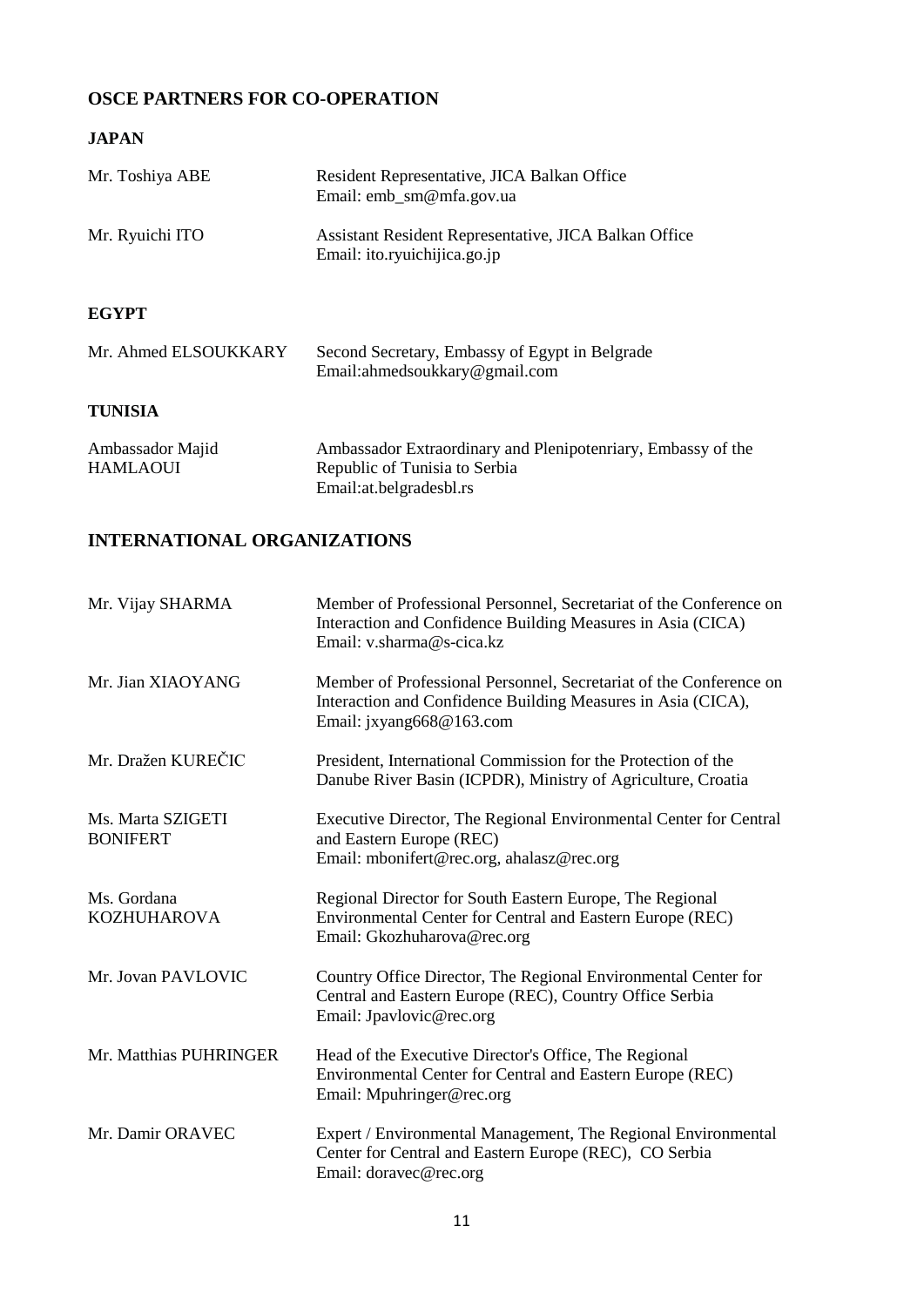| Mr. Srđan SUŠIĆ                          | Senior Expert on Sustainable Growth, Regional Co-operation<br>Council (RCC)<br>Email: Srdjan.Susic@rcc.int                                                      |
|------------------------------------------|-----------------------------------------------------------------------------------------------------------------------------------------------------------------|
| Mr. Pier Carlo SANDEI                    | Programme Officer, United Nations Environment Programme<br>(UNEP), Vienna Office<br>Email: piercarlo.sandei@unvienna.org                                        |
| Ms. Emilia WAHLSTROM                     | Programme Officer, United Nations Environment Programme -<br>Office for the Coordination of Humanitarian Affairs (UNEP -<br>OCHA)<br>Email: wahlstrom@un.org    |
| Ms. Irena VOJÁČKOVÁ-<br><b>SOLLORANO</b> | UN Resident Coordinator, UNDP Resident Representative for<br>Serbia, United Nations Development Programme (UNDP)<br>Email: irena.vojackova.sollorano@one.un.org |
| Mr. Zarko PETROVIC                       | Manager, United Nations Development Programme (UNDP),<br>Governance in Disaster Recovery (DRR)<br>Email: tatjana.paradjanin@undp.org                            |
| Mr. Marko KEINER                         | Director, United Nations Economic Commission for Europe<br>(UNECE), Environmental Division<br>Email: marko.keiner@unece.org                                     |
| Mr. Luca ROSSI                           | Programme Officer, United Nations Office for Disaster Risk<br>Reduction (UNISDR)<br>Email: rossil@un.org                                                        |

## NON-GOVERNMENTAL ORGANIZATIONS

| Ms. Cecilia ALDA VIDAL   | Event Managment Team Member, Water Youth Network, World<br>Water Forum Working Group<br>Email: c.alda@wateryouthnetwork.org |
|--------------------------|-----------------------------------------------------------------------------------------------------------------------------|
| Ms. Vanja BABIĆ          | Web Administrator, Aarhus Centre Sarajevo<br>Email: volunteraarhus.ba                                                       |
| Mr. Viktor BJELIC        | Vice-President, Aarhus Center BL, Bosnia and Herzegovina<br>Email: viktor.bjelic@czzs.org                                   |
| Mr. Timohir DAKIC        | Project Manager, Aarhus Center BL, Bosnia and Herzegovina<br>Email: timohir.dakic@czzs.org                                  |
| Mr. Nebojša DIMITRIJEVIĆ | President, NGO Movement for Sustainable Development "Odraz"<br>Kraljevo<br>Email: odrzivirazvojkv@gmail.com                 |
| Ms. Natasa JOVIC         | Project Manager, Aarhus Center of Southern and Eastern Serbia<br>Email: office@aarhuscentarjis.rs                           |
| Ms. Sabina JUKAN         | Executive Director, Aarhus Centre Sarajevo, Bosnia and<br>Herzegovina<br>Email: koordinator@aarhus.ba                       |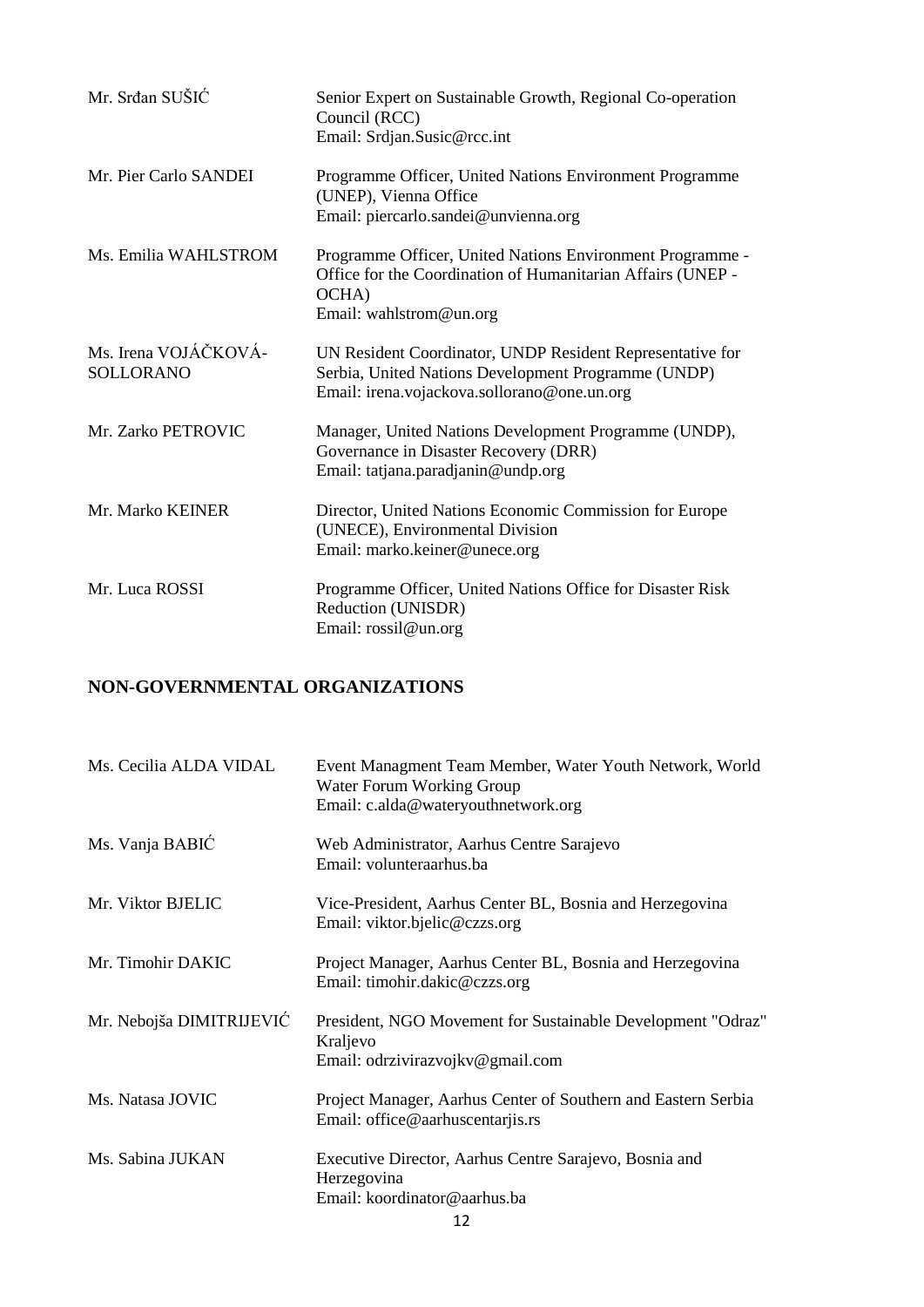| Ms. Suzana LADIC                  | Assistant, Aarhus Centre Nikšić - Environment Movement OZON<br>Email: suzana.ladic@ozon.org.me                                                                                             |
|-----------------------------------|--------------------------------------------------------------------------------------------------------------------------------------------------------------------------------------------|
| Ms. Nina<br><b>KREŠEVLJAKOVIĆ</b> | Assistant for Admnistrative and Legal Affairs, Aarhus Centre<br>Sarajevo<br>Email: admin@aarhus.ba                                                                                         |
| Mr. Srdjan MATOVIC                | Project Manager, Aarhus Centre Kragujevac<br>Email: Aarhuscentar@gmail.com                                                                                                                 |
| Mr. Timur NAZAROV                 | Director, Republican Scientific and Production center "Tabiat",<br>Aarhus Center in Dushanbe<br>Email: timur_n44@list.ru                                                                   |
| Mr. Movses POGHOSYAN              | Director, ARNAP FOUNDATION, Disaster Risk Reduction<br>National Platform of Armenia<br>Email: m.poghosyan@arnap.am                                                                         |
| Ms. Vanja RIZVIC                  | Project Manager, Expert Associate for Environmental Protection at<br>the Centre for Ecology and Energy, Aarhus Centre Tuzla, Bosnia<br>and Herzegovina<br>Email: vanja.rizvic@ekologija.ba |
| Ms. Anastasiya<br>SAIDMAKHMUDOVA  | Team Leader on Strengthening Relationship with International<br>Environmental NGOs and Movements, Ecological Movement of<br>Uzbekistan<br>Email: anastasia.marshalkina@mail.ru             |
| Ms. Barbara SUDAREVIC             | Volunteer, Regional Aarhus Centre Subotica<br>Email: Aarhussu@openunsubotica                                                                                                               |
| Ms. Rozemarijin ter HORST         | Member of the Advisory Board, Water Youth Network, World<br>Water Forum Working Group<br>Email: roosterhorst@gmail.com                                                                     |
| Mr. Ilya TROMBITSKY               | Executive Director, Eco-TIRAS - International Association of River<br>Keepers, Moldova<br>Email:ilyatrom@mail.ru                                                                           |
| Mr. Branislav VUKOTIC             | Assistant, Aarhus Centre Novi Sad<br>Email:aarhus.novisad@gmail.com                                                                                                                        |

### **ACADEMIC COMMUNITY**

| Ms. Minja BLAZIC       | Attorney of Law, Law Office Blazic B. Minga, Serbia<br>Email: minjablazice@hotmail.com                            |
|------------------------|-------------------------------------------------------------------------------------------------------------------|
| Mr. Dragan RANDJELOVIC | President, Association of Young Researchers Bor<br>Email: dragan1510@open.telekom.rs                              |
| Ms. Daniela SLENDZIC   | Independant Associate, Public Water Management Company<br>"Srbijavode", Serbia<br>Email: daniela.sevic@srbijavode |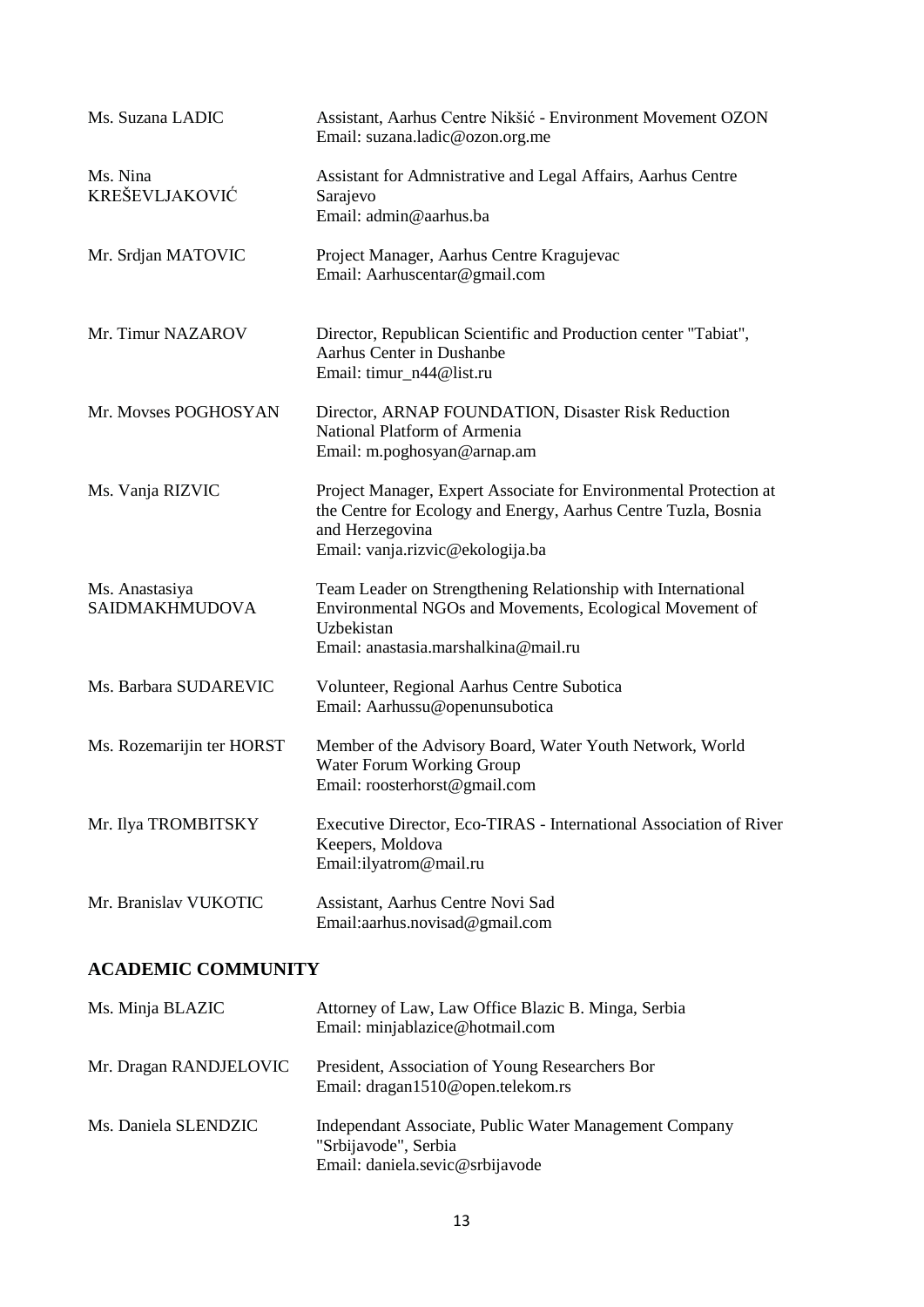| Mr. Kanstantsin TSITOU | Senior Researcher, Central Research Institute for Complex Use of<br>Water Resources, Belarus, Department of Water Monitoring and<br>Cadaster<br>Email: ktsitou@gmail.com |
|------------------------|--------------------------------------------------------------------------------------------------------------------------------------------------------------------------|
| Ms. Tatiana VARACHEVA  | Student, University of Frankfurt, Germany                                                                                                                                |

#### **OSCE SECRETARIAT**

#### **OFFICE OF THE SECRETARY GENERAL**

| Mr. Bekmurad<br><b>ASTANAKULOV</b> | Head of Conference Services, Office of the Secretary General -<br>Conference Services<br>Email: bekmurad.astanakulov@osce.org  |
|------------------------------------|--------------------------------------------------------------------------------------------------------------------------------|
| Mr. Jan PLESINGER                  | Head of the OSCE Prague Office, Office of the Secretary General -<br><b>OSCE</b> Prague Office<br>Email:jan.plesinger@osce.org |

## **OFFICE OF THE CO-ORDINATOR OF OSCE ECONOMIC AND ENVIRONMENTAL ACTIVITIES**

| Dr. Halil Yurdakul<br><b>YIGITGÜDEN</b> | Co-ordinator of OSCE Economic and Enviornmental Activities<br>Email: mylene.lichtenberg@osce.org                                |
|-----------------------------------------|---------------------------------------------------------------------------------------------------------------------------------|
| Mr. Alexey STUKALO                      | Deputy Co-ordinator/Economic Activities, Executive Management<br>Email:alexey.stukalo@osce.org                                  |
| Ms. Desirée SCHWEITZER                  | Deputy Co-ordinator/Environmental Activities, Executive<br>Management<br>Email: desiree.schweitzer@osce.org                     |
| Mr. Lorenzo RILASCIATI                  | Senior Economic and Environmental Officer, Economic and<br><b>Environmental Forum Unit</b><br>Email:lorenzo.rilasciati@osce.org |
| Ms. Esra BUTTANRI                       | Senior Environmental Affairs Adviser, Environmental Co-operation<br>Unit<br>Email: esra.buttanri@osce.org                       |
| Ms. Jenniver SEHRING                    | Environmental Affairs Adviser, Environmental Co-operation Unit<br>Email:jenniver.seyring@osce.org                               |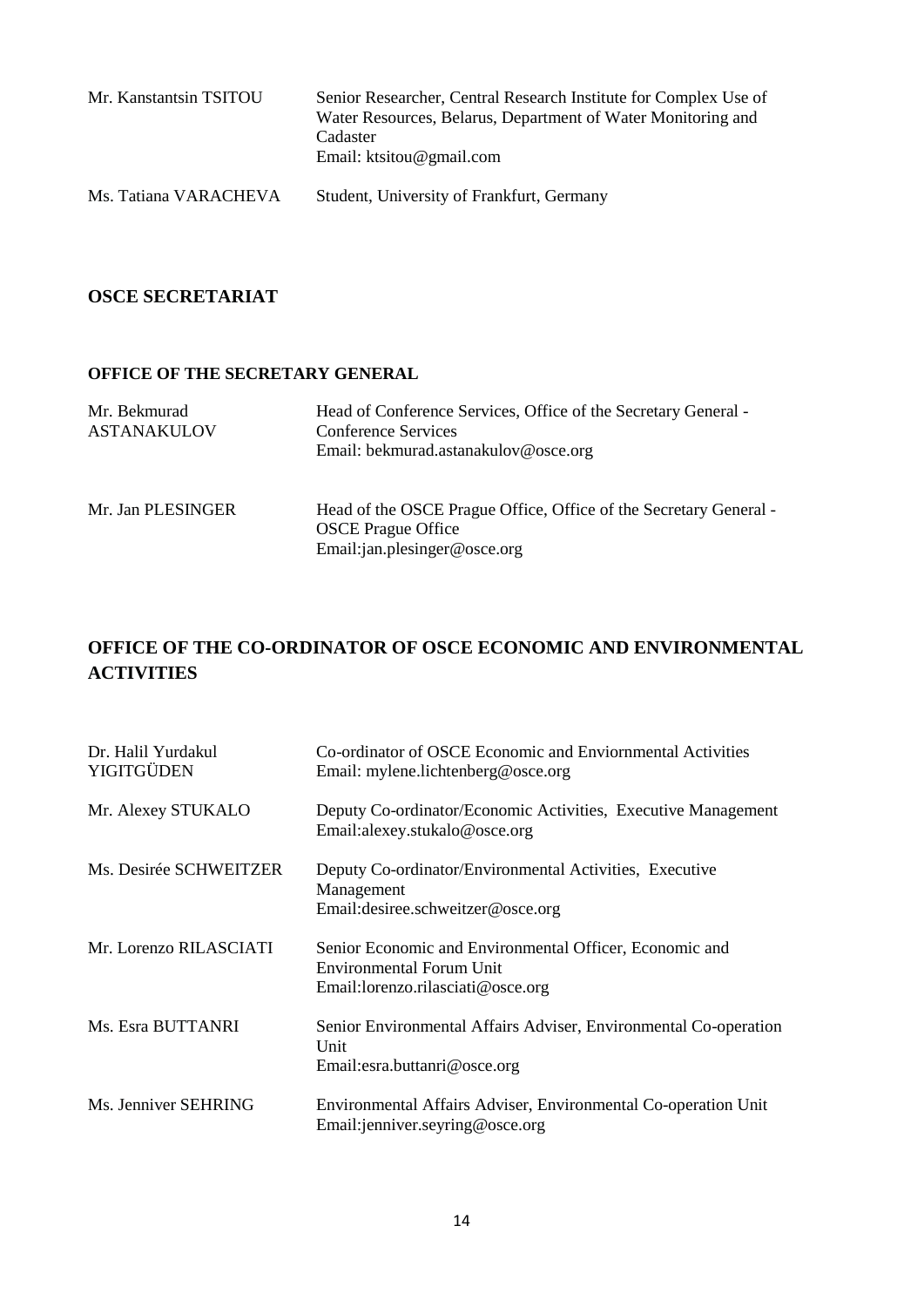| Mr. Leonid KALASHNYK | Environmental Programme Officer, Environmental Co-operation<br>Unit<br>Email:leonid.kalashnyk@osce.org         |
|----------------------|----------------------------------------------------------------------------------------------------------------|
| Ms. Nino MALASHKHIA  | Associate Environmental Affairs Officer, Environmental Co-<br>operation Unit<br>Email:nino.malashkhia@osce.org |
| Ms. Alma MIRVIC      | Temporary Assistant, Economic and Environmental Forum Unit<br>Email: alma.mirvic@osce.org                      |
| Ms. Andrea GREDLER   | Assistant, Economic and Environmental Forum Unit<br>Email: andrea.gredler@osce.org                             |

#### **OSCE FIELD OPERATIONS**

| Mr. Elton QENDRO                    | Project Assistant, Governance in Economic and Environmental<br>Issues, OSCE Presence in Albania<br>Email: elton.qendro@osce.org                            |
|-------------------------------------|------------------------------------------------------------------------------------------------------------------------------------------------------------|
| Mr. Radovan ZNASIK                  | Economic and Environmental Officer, OSCE Centre in Ashgabat,<br>Economic and Environmental Dimension<br>Email: radovan.znasik@osce.org                     |
| Ms. Maral<br>HOJAMAMMEDOVA          | Programme Assistant, OSCE Centre in Ashgabat, Economic and<br><b>Environmental Dimension</b><br>Email: maral.hojamammedova@osce.org                        |
| Mr. Rati JAPARIDZE                  | Economic and Environmental Officer, OSCE Programme Office in<br>Astana, Economic and Environmental Department<br>Email: rati.japaridze@osce.org            |
| Ms. Madina IBRASHEVA                | National Economic and Environmental Officer, OSCE Programme<br>Office in Astana, Economic and Environmental Department<br>Email: madina.ibrasheva@osce.org |
| Mr. Latif KENGERLINSKIY             | National Project Officer, OSCE Project Co-ordinator in Baku,<br><b>Economic and Environmental Unit</b><br>Email: latif.kengerlinskiy@osce.org              |
| Mr. Alybek KURBANALIEV              | Senior Project Assistant, OSCE Centre in Bishkek, Economic and<br><b>Environmental Department</b><br>Email: alybek.kurbanaliev@osce.org                    |
| Ambassador Jonathan<br><b>MOORE</b> | Head of Mission, OSCE Mission to Bosnia and Herzegovina<br>Email: jonathan.moore@osce.org                                                                  |
| Ms. Zeljka SULC                     | National Chief, Press and Public Information Unit<br>Email: zeljka.sulc@osce.org                                                                           |
| Ms. Amra MAHMUZIC                   | National Executive Officer, OSCE Mission to Bosnia and<br>Herzegovina, Office of the Head of Mission<br>Email: amra.mahmuzic@osce.org                      |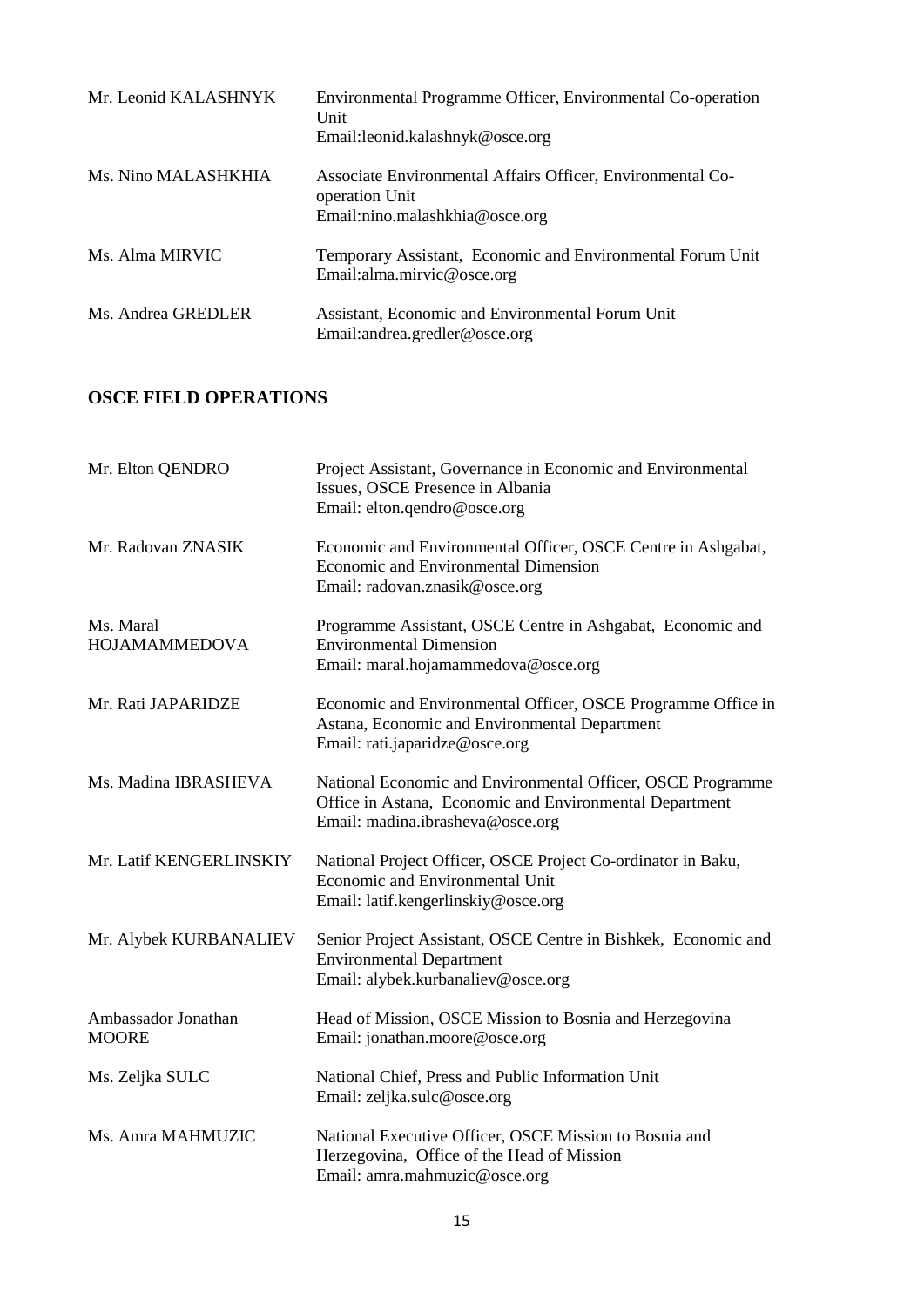| Mr. Mihail TCACIUC                    | CPR Senior Assistant, OSCE Mission to Moldova, Conflict<br>Prevention and Resolution<br>Email: mihail.tcaciuc@osce.org                                                      |
|---------------------------------------|-----------------------------------------------------------------------------------------------------------------------------------------------------------------------------|
| Mr. Srdjan CETKOVIC                   | Assistant, OSCE Mission to Montenegro<br>Email: srdjan.cetkovic@osce.org                                                                                                    |
| Ambassador Peter<br><b>BURKHARD</b>   | Head of the OSCE Mission to Serbia<br>Email: aleksandra.algeth@osce.org                                                                                                     |
| Mr. Jan LUENEBURG                     | Head of the Democratisaton Department, OSCE Mission to Serbia<br>Email: jan.lueneburg@osce.org                                                                              |
| Ms. Olivera ZUROVAC-<br><b>KUZMAN</b> | Environmental Advisor, OSCE Mission to Serbia, Democratisation<br>Department<br>Email: olivera.zurovac-kuzman@osce.org                                                      |
| Ms. Tatjana DJURKOVIC                 | Senior Programme Assistant, OSCE Mission to Serbia,<br><b>Democratisation Department</b><br>Email: tatjana.djurkovic@osce.org                                               |
| Mr. Milan OBRADOVIC                   | <b>OSCE Mission to Serbia</b>                                                                                                                                               |
| Ms. Firuza HOJIEVA                    | Environmental Program Assistant, OSCE Office in Tajikistan,<br>Economic and Environmental Department<br>Email: firuza.hojieva@osce.org                                      |
| Ms. Bakhriniso<br>NARZULLAEVA         | Program Assistant for Water Managment and Energy Security,<br>OSCE Office in Tajikistan, Economic and Environmental<br>Department<br>Email: bakhriniso.narzullaeva@osce.org |
| Mr. Yaroslav YURTSABA                 | National Project Officer, Office of the OSCE Project Co-ordinator in<br>Ukraine, Cross-Dimensional Department<br>Email: yaroslav.yurtsaba@osce.org                          |
| Mr. Murod KHUSANOV                    | National Project Officer, OSCE Project Co-ordinator in Uzbekistan,<br>Economic and Environmental Dimension<br>Email: murod.khusanov@osce.org                                |
| Mr. Armen SHAHBAZYAN                  | National Programme Co-ordinator, OSCE Office in Yerevan,<br>Programme Implementation Presence in Syunik Region<br>Email: armen.shahbazyan@osce.org                          |

## **OSCE PARLIAMENTARY ASSEMBLY**

| H.E. Semyon DZAKHAEV | Deputy Secretary General, OSCE Parliamentary Assembly<br>Email: semyon@oscepa.dk                                                                                  |
|----------------------|-------------------------------------------------------------------------------------------------------------------------------------------------------------------|
| Ms. Nilza SENA       | Vice Chair of the OSCE PA Committee on Economic Affairs,<br>Science, Technology and Environment, OSCE Parliamentary<br>Assembly<br>Email: nsena@psd.parlemento.pt |